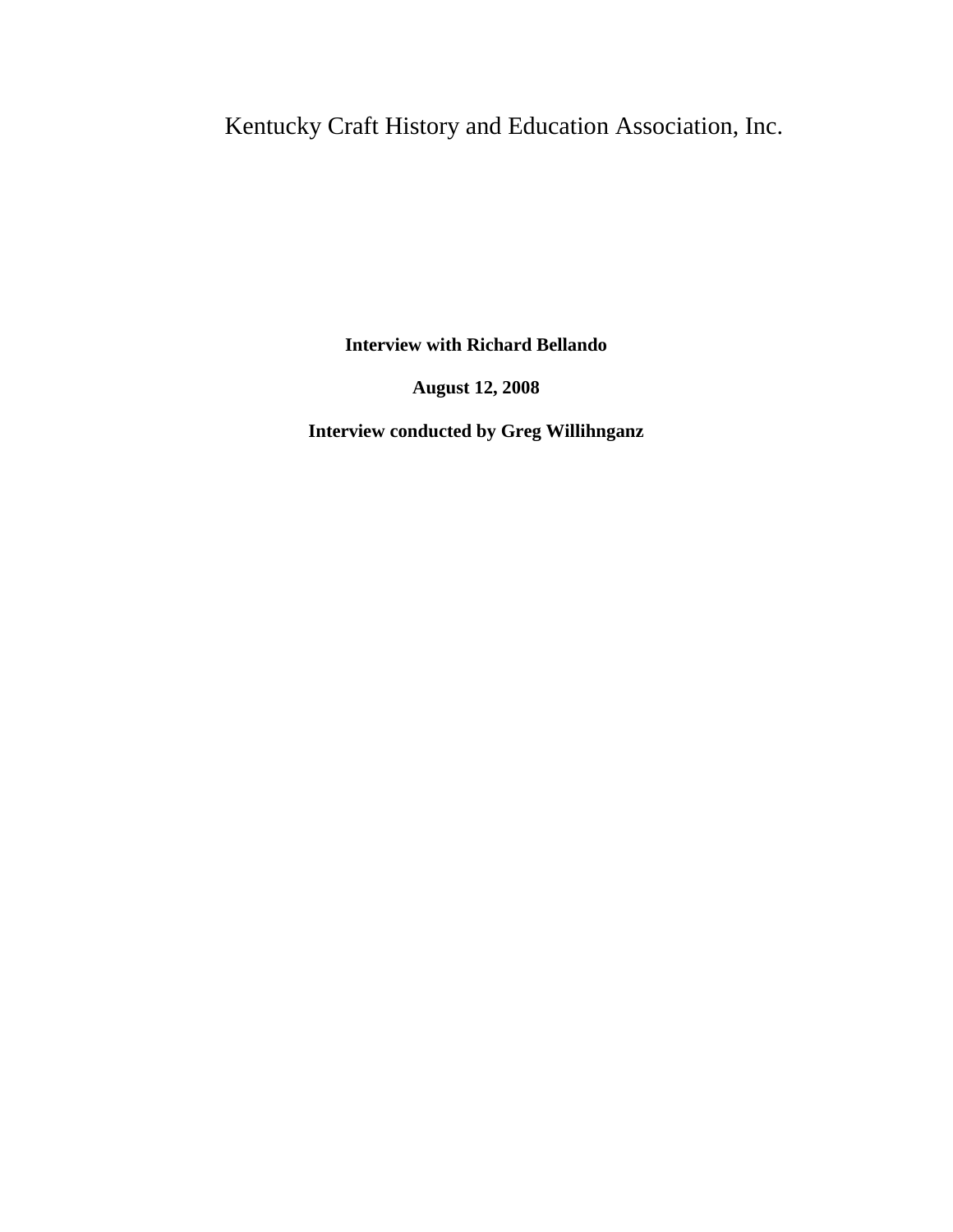(Insertion point for missing text/page of original recording from tape 1).

WILLIHNGANZ: So then the politics of, of the organization and in some ways I'm still trying to figure out what's happened over the years because the sense that I get and you would know this a lot better than I is that it started out with a lot of energy; got this big project going with the train which went on for five, six years?

BELLANDO: Wait a minute let me think. '62, '63, '64, '65, '66—yeah, about five years.

WILLIHNGANZ: About five years, then it also got together the, the craft shows fairs and those started what the second year of the train or?

BELLANDO: No they started the in '67 that's cause that's when I came; I was hired.

WILLIGHNGANZ: Okay so they started in '67. So you have that energy going and then the state apparently withdrew, politics shifted.

BELLANDO: In and I don't know Ned Breathitt was Governor then and, and, and there was a democrat Ward was with the Highway Department, but, but Louis Nunn beat him out. And so Louis Nunn came in and, and you would have to do some math, when I say math you would have to look up when Louis Nunn came in. Louis Nunn came in, that's when the train stopped because he, you know. In fact, Jack Blanton was who (laughter – Bellando) was a democrat was one of the few democrats that Louis Nunn kept, he's also now at the University of Kentucky in finance. He was the one that you know, we thought we, you know, because he was a Berean we thought we had you know (laughter – Bellando) (laughter – Willihnganz) we had an "in." That didn't work. No and everybody called him, but, but see all the supporters you know they were all most of them, most of the folks who helped develop the Guild were democrats, you know, they were education people, you know. And I mean it was, it, it Louis Nunn you know, was the only republican I don't know after you know, Fletcher was the next one (laughter – Bellando) (Willihnganz) that was a lot of years, you know. But, but after Louis Nunn let's see after Louis Nunn who was it? Was it John Y. Brown? No. It was.

WILLIHNGANZ: I thought John Y. came earlier, but I'm, I don't know.

BELLANDO: No, no, no not after Nunn. Anyway, but when Louis Nunn was, when Louis Nunn's first year, that's when the train stopped. And it stopped in, well he was elected in November and it stopped in like January or February.

WILLIHNGANZ: Wow.

BELLANDO: (unintelligible)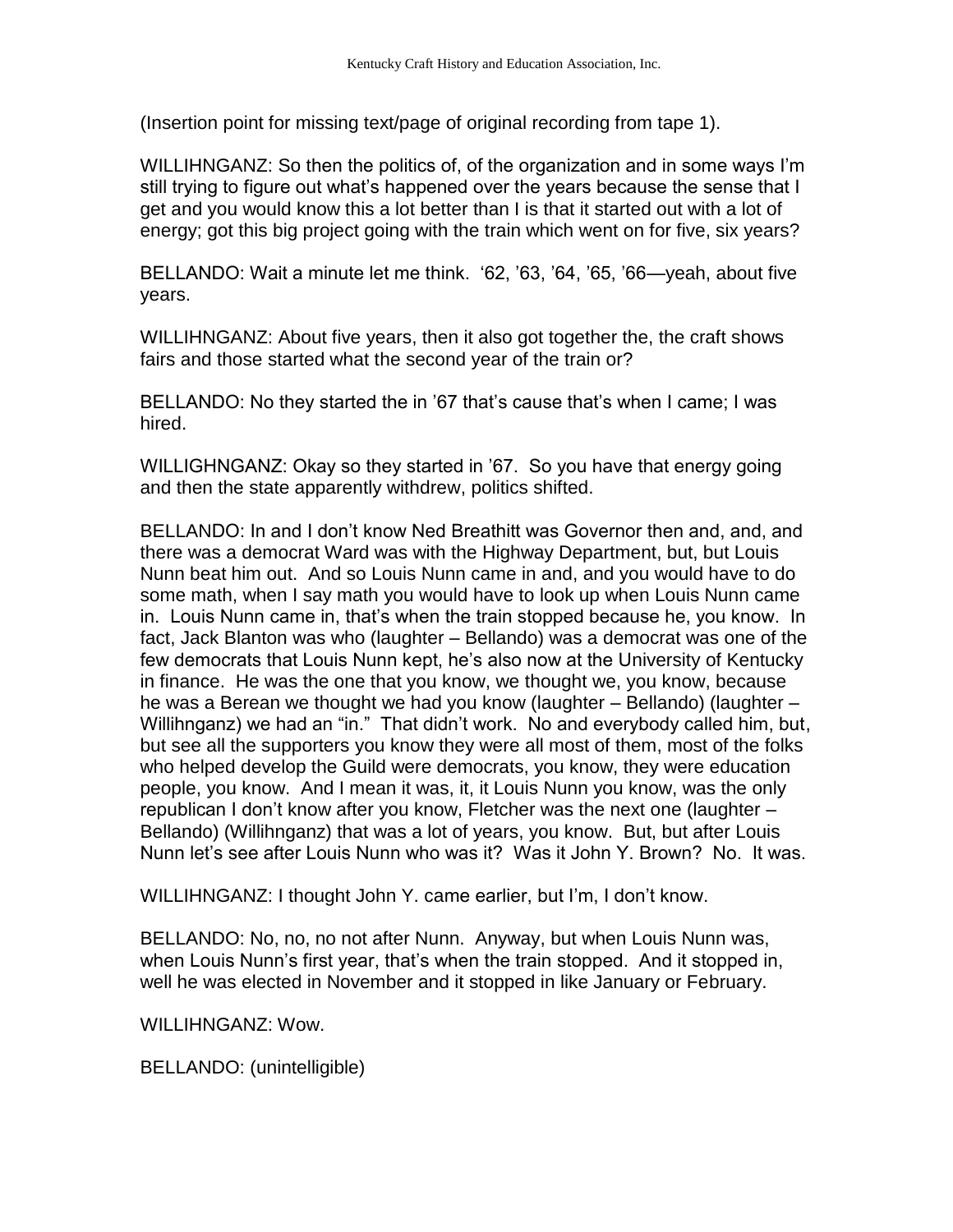WILLIHNGANZ: I was going to say he must have taken office in January if he was elected November; so it just immediately.

BELLANDO: Yeah, yeah and, and you know how that happens you know they look at the budget and they cut, cut, cut, cut, cut, you know.

WILLIHNGANZ: Well, after that the, the identity if you will of the, of the Guild sort of becomes around the, the craft shop and the craft fairs and that's pretty much what it does and at some point the, the classes that you held started to move from simply craft work how-to-do things into marketing and the more supportive things and the focus seems to have changed some.

BELLANDO: Well, I'll tell you that, that happened as, that happened under the Brown administration. When I say the, the, the see everybody's talking, when I say that I'm talking about an area; when I was director, when I, when I was, when I was involved at Churchill Weavers well it wasn't then. I was, I was involved with Churchill Weavers, I left Churchill Weavers and I think it must have been '80 something to take over the, the student craft industry at Berea, it was '82 I don't know. But during the Brown, when the Brown administration came course Phyllis who, you know, I have to admit when I, when she said she was interested in crafts I said to myself oh here comes another one, you know that's interested in crafts and she ain't going to do nothing, you know. But that woman really put the face of Kentucky crafts on the map.

WILLIHNGANZ: Now when you say when she came you mean when she came?

BELLANDO: As, as, as, as first lady.

WILLIHNGANZ: Okay.

BELLANDO: Phyllis George Brown.

WILLIHNGANZ: Right, okay I was getting confused. I thought you were explaining Phylis Alvic.

BELLANDO: Yeah, yeah, yeah and, and with all her connections I mean, you know and, and Phyllis really didn't have she didn't have the time for the Guild to figure out whether they wanted to how they could help her. When I say that I mean she, Phyllis saw some quilts that she liked and wanted, thought they should be sold or displayed she wanted to do it. But the Guild would say, "Well, no they haven't passed standards committee. They're not members of the Guild." So the Guild was too slow for her. The Guild was encumbered by too much politics, too much, too many rules and regulations which is interesting because here you have a government agency saying I don't want to deal with that bureaucracy (laughter – Willihnganz). And, and, and so and this is my take on it, this is just my take on it and I, I served on, on a couple of committees for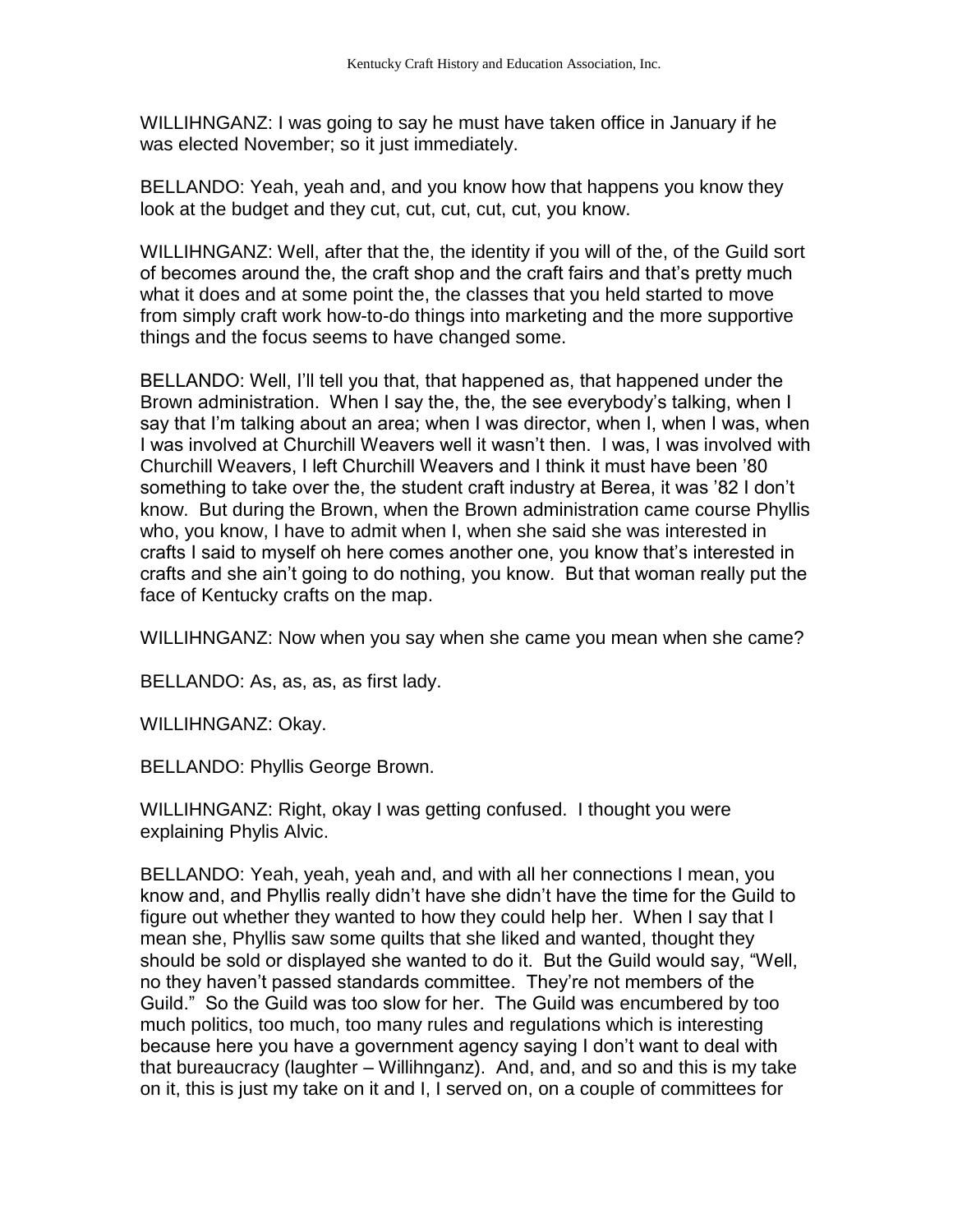Governor Brown to develop it with the crafts. I was at the Berea College when a lot of this was going on and when she did her promotional pieces like when she did the Bloomingdale Show for Kentucky Crafts and she did the one at I. Magnin in, in, in California, you know. She was a mover. She wanted it done fast, so she got her own staff. She developed her own staff to, to run around and do these things; to get these, you know, to get, to, to get the Kentucky crafts a focus on Kentucky crafts. It was and this kind of happened during the time when Garry Barker was no longer Director of the Guild and another gentleman who was, who came from a museum background became Director of the Guild. And I think his name was Jim or something, but I don't, I don't know. He, she, the Guild didn't, did not satisfy the need that Phyllis had to promote Kentucky crafts. Does that make sense?

## WILLIHNGANZ: Uh huh.

BELLANDO: Because again we're encumbered with well you know, this woodworker is not a member of the Guild and first of all he has to be a member for the Guild for us to work with you. I mean Phyllis would call and want a, an exhibit and let's say an exhibit of quilts, well she has her own collection of quilts, but she loved quilts, but a lot of the people she has turned up were never members of the Guild. They were just good quilters that had to not become members. And it was that way in every media. So it could be that way in every media. It wasn't that way in every media, but it could be. You know, so the Guild so she, she went on her own and that's how the Kentucky Department of ….well it's changed a couple of times since, but that's how that segment of, of state involvement. The state really took over what the Guild should be doing. Took it over because the Guild was sluggish in, in helping, in trying to work with her and it became still it's own entity and as the state became more predominant it didn't look or it didn't investigate how it could be part of that program. In other words, you know, it was kind of, "Well we're staying here. We're the, we got the values, we got the important organization. You guys are more interested in selling blah, blah, blah. We're interested in selling, but we're only going to sell the very best." You know, it's avant-garde, not avant-garde, but it's, it's the same thing you see in the American Craft Council today. And it's always been that way. The American Craft Council they, their standards are so high that they don't, they don't want other, they don't want traditional, maybe necessary traditional craftsmen. You know, but you can be a member, but they're, that they're not going to show you because if they're not avant-garde enough, you're not avantgarde enough, you're not the you know, you don't have the standards that we have. It's a, it's, it's a class thing, you know.

WILLIHNGANZ: Now did the Highland Guild have the same sort of conflict?

BELLANDO: No, not at all. WILLIHNGANZ: Why not?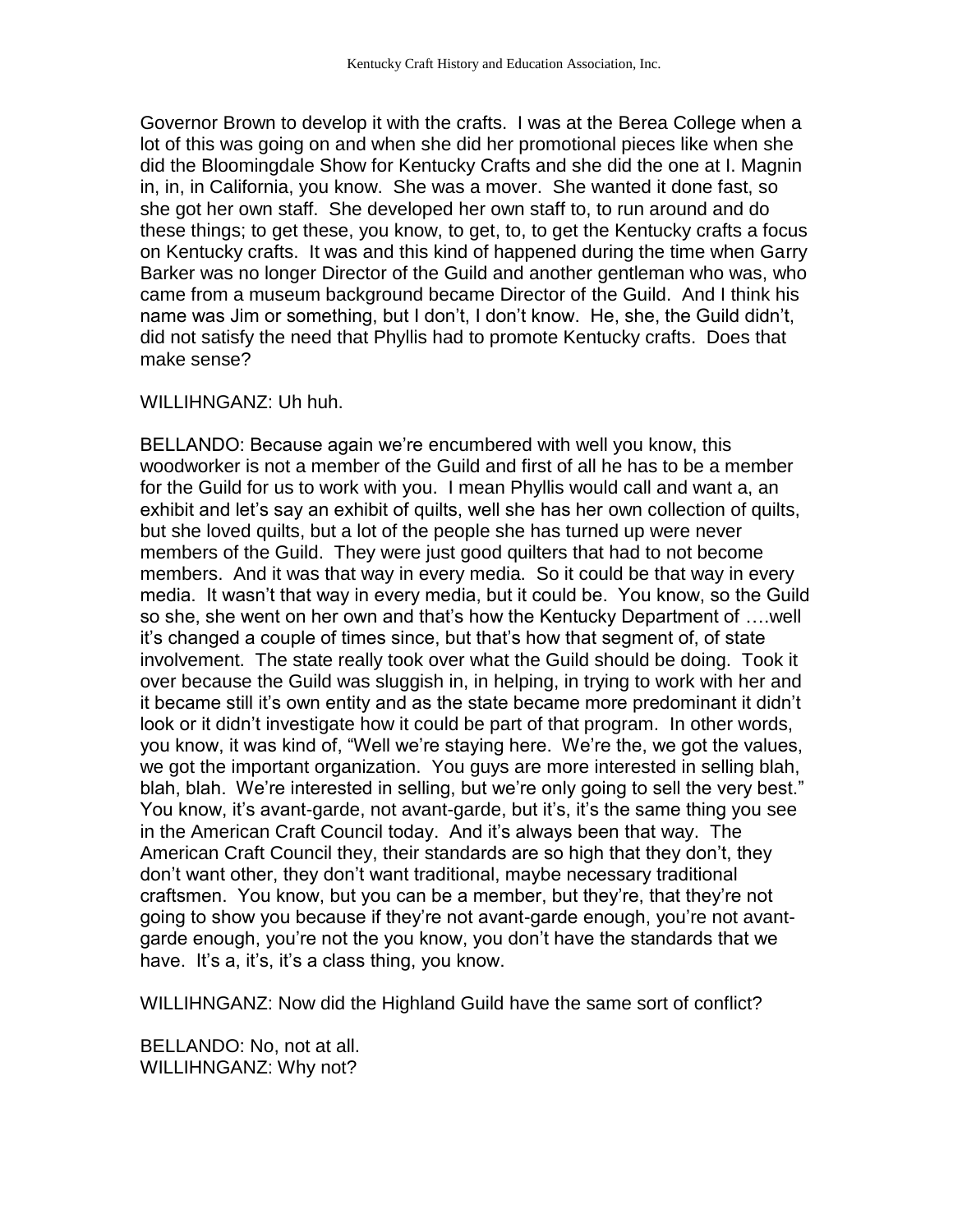BELLANDO: Well the Highland Guild didn't have that same conflict because first of all it didn't have Phyllis to deal with (laughter – Bellando) you know, I mean she just was, she's an amazing woman. I mean she got so much done, but the, the Guild, the Southern Highland Guild didn't because number one it was grounded in crafts and crafts alone. People on the board at the Southern Highland Guild are crafts people. People on the Kentucky Guild board, many of them were educators to begin with. On my board, and I wouldn't trade any of them, I mean I wouldn't trade, I mean they were all, they were all great people. Mary Spencer Nay who was a wonderful painter from Louisville, Emily Wilson who was, Clare Eagle who was head of the Murray Art Department, Richard Jackson who was from Murray, Rudy Osolnik from Berea, Lester Pross from Berea, Clifford Amicks from the University of Kentucky; these were all people who, but, but for the most part they had real connection to education. Now they weren't, they didn't, they weren't the people who, who thought that, that they were better than anybody else, but, but it was the folks that came after them for some reason they could not, could not, could not dove tail (laughter – Bellando) to use a woodworking term with the state's program. And you know, I think that that's one of the problems the Guild had. Then the other thing is a real lack of leadership from the Director because there was a lot, a lot happening. After Garry Barker left there was a lot of the directors didn't stay long at all. In fact, for a long time they didn't even have a director. They had the secretary of the Guild and she was just doing the craft fairs. And then so the membership took over the running of the Gallery and people would come down there and say I want my, members would say I want my paintings over here, not over here, so that they took away the power of the Gallery manager. Then they started, they started putting their work in on consignment. And you can't, you know, a consignment is you know 40/60; the Gallery gets forty, you get sixty. Well you know, you can't run a business on forty cents on the dollar.

## WILLIHNGANZ: How was it handled before?

BELLANDO: Well we bought, we bought, we had out right bought craft objects. Certain art objects we put on consignment, but art objects don't sell as fast and they take up a certain amount of room and so you can sell those on consignment, but it's tough even at that for a Gallery to make that kind of money just on consignment, you know, and work. It take, give you a good example, one of the first people who came, came to our fair was Charles Hublitz. I was able to get him; he was the, he was the Vice President of George Jensen. He came to the very first fair. And bought a lot of stuff and that's, you know, that's what made a lot of people very happy. He told me, he said, "you know in our business if we can make ten cents on the dollar", he said, "we're, we're really happy." Today if you buy, in those days if you bought it for fifty cents and you owned the Gallery, you, you, you rang it up; you sold it for a dollar because it took you almost fifty cents up to forty cents to run your business. Today most craft galleries or craft shops or even retail shops have to, have to, have to mark, the mark up is like a hundred and ten or a hundred and twenty percent. They buy it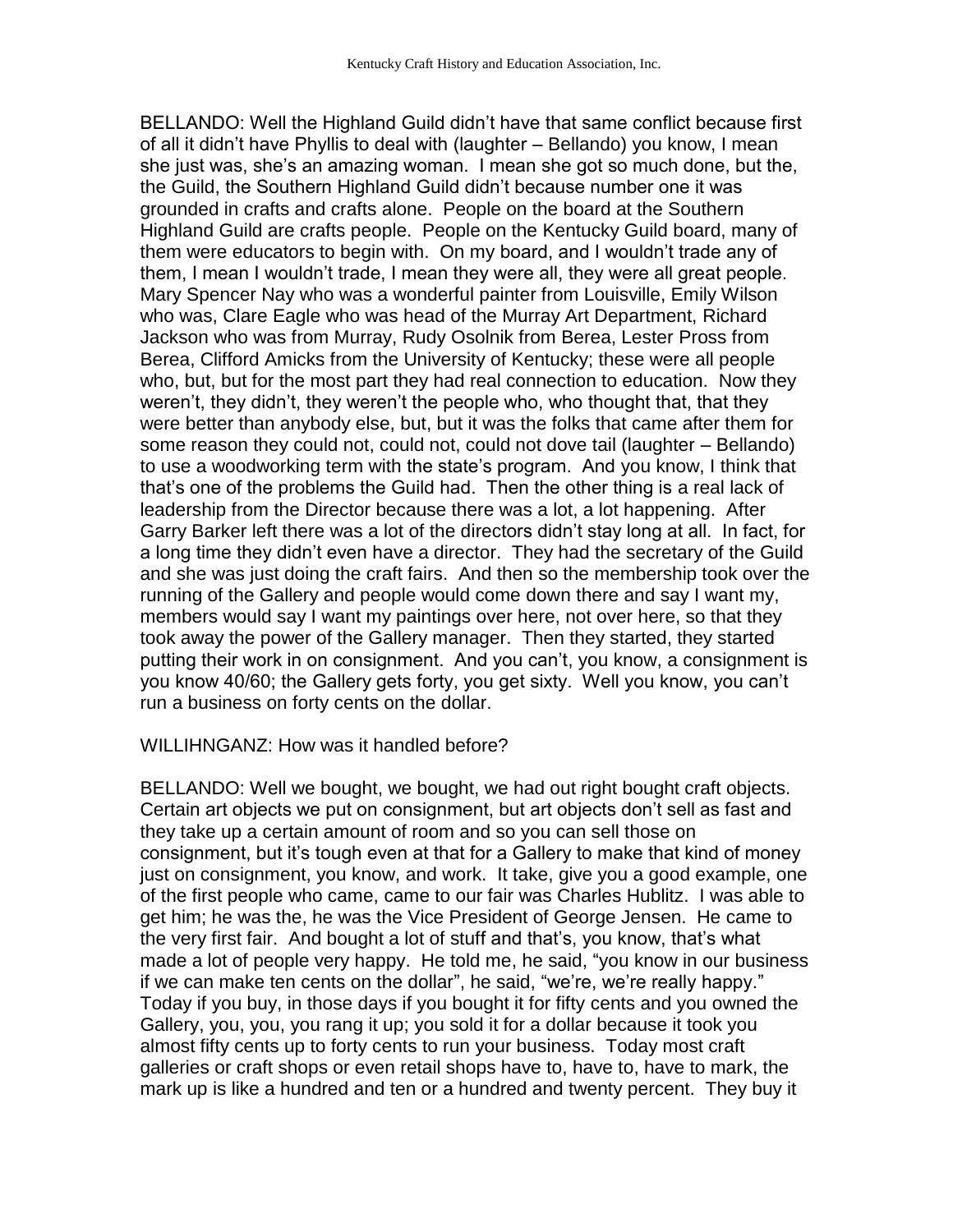for fifty cents they sell it for a dollar twenty or a dollar thirty instead of, you know, because it's so expensive to operate. So, so that's what happened to the Guild Gallery, it started losing money because and, and, and people were you know, you, it's like you had every family member coming in on Thanksgiving Day trying to tell you how to cook your turkey.

WILLIHNGANZ: Now the Guild Gallery was located where?

BELLANDO: Chevy Chase.

WILLIHNGANZ: Chevy Chase? I never.

BELLANDO: Lexington. It's a very nice old part of Lexington. Very, very, very great, it was a great location; jewelry store on one side, antique store on the other, nice restaurant around the corner where a lot of, a lot of University people used to go. So the Guild, so the Guild and the Guild Gallery remember I said I left, I left it with three years rent and, and it was making money, but after, for some reason the leader, the leadership allowed the membership to take over the operation of the Gallery. When I say that I literally mean that people would come in and argue with the Gallery Director on where to put the prints or their painting are not having the, this you know, why don't you put my work over here, you know, so, you know, it has greater visibility, you know. And so it was that kind of a thing and the, so that's the, I know why that failed. It failed because of lack of leadership and because they allowed the membership to try to run the Gallery and, and put more and more pieces on consignment and you can't run, you can't run an operation, you can't run a retail store on forty percent; forty cents on the dollar you can't be, it won't be successful. There's nothing, you can't put and nothing goes to the bottom line except the expense.

WILLIHNGANZ: You know as you talk about this, one of the questions I have in my mind is at what point did the jury, the jurying process start and how much of an effect did that have on these people's self concept and the way they managed the Guild?

BELLANDO: The jur-, the, the, the jurying started immediately. When the Guild was formed they had a standards committee and the standards committee is probably if you could find it is probably one of the most outstanding standards statements made. It, it's, it's high-, it's, it's philosophically philosophical in one way, but it was, it was done by two artists you know. And the standards committee or not two artists, but a lot of it the verbiages from artists and, and a little bit philosophical for people in Eastern Kentucky, you know, or even in Berea or anywhere else to understand unless you, you know, unless you are involved in the arts. But, so the standards committee, the standards and the, has always, have always been in the Guild and have been the main stay of maintaining quality. The state government had a problem with it in the beginning because they wanted us to lower the standards to bring anybody who made anything in. It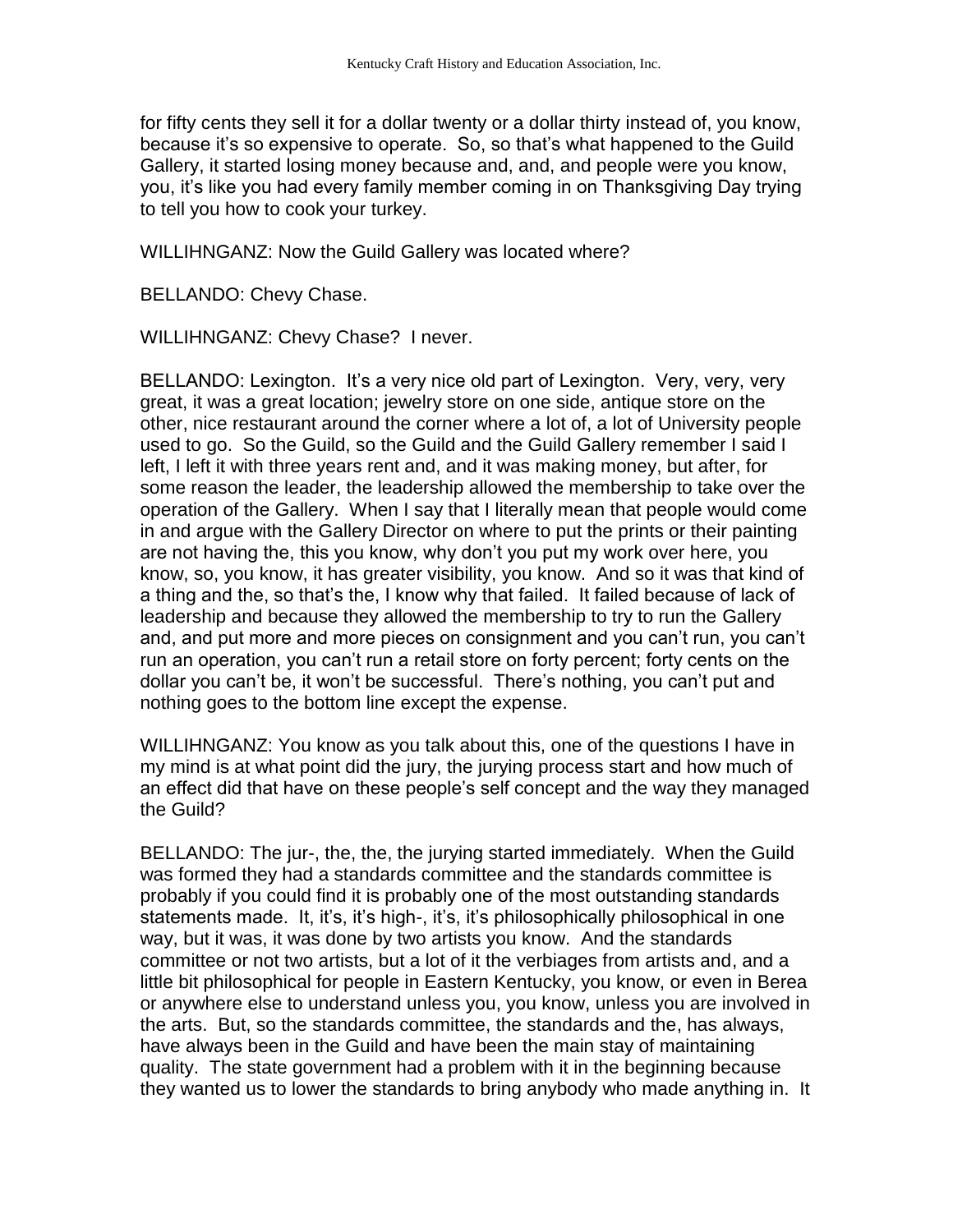was kind of, if there's a small business and they were making jugs, let's say for you know, and they were cranking them out with jigs you know, they wanted those, but at that point, at that time, those folks wouldn't get, wouldn't be accepted into the Guild, you know. But the Department of Commerce when it was under the Department of Commerce said you know these are, this is a state government you have to allow anybody in it's like, you know, because you go to, you live in Kentucky you're accepted into the University. I mean that was the mind set. Now and Phyllis had, when under the Brown Administration, they had a similar problem. But their taste was, was much better (laughter – Bellando) than the taste under, under Ned Breathitt I mean that standard because again the, they looked at it from a purely economic impact kind of program or a program to impact the economy of Eastern Kentucky. So they didn't really care about the standards; they were glad they were there, but they didn't really care about them. Phyllis looked at it because it was attractive, good art. The fact that the Guild, see the Guild lost connection with a lot of its people out there. I mean to try and get new people in. So you have to go out when you are in that kind of position just like I did, I went out and turned over rocks; tried to find people you know. And that's, that's so and again there was a management kind of lack of management and when the Guild didn't have any Director for a number of years Maggie Rafai who was my secretary and the secretary for Garry Barker and a few other people, she ended up taking care of the fair. She ended up promoting the fair, the, the fair and that was the only thing the Guild did for a number of years. And they used it as a revenue generating, for revenue generating. But you know when we started the fair we thought it would be revenue generating, but that's not why we did it. That's why it just kind of got stale. And, and when, and when someone like Phyllis came along and demanded you know, that she, that we needed to have more people and the Guild didn't know how to work with her, I mean literally didn't know how to work with her and, and a lot of the problem was there wasn't any director at that time too.

WILLIHNGANZ: So what did she wind up doing then?

BELLANDO: Well Phyllis you know, she, after she left that position that she started kind of connected itself with the, in a way because Phyllis had a lot of connections in Louisville with the Kentucky Art and Craft Foundation; which is now the Kentucky the, the, The Museum of Kentucky Art and Craft. Now, what is it?

LILA BELLANDO: Kentucky Museum of Art.

BELLANDO: Kentucky Museum of Art and Craft, so the Kentucky Craft Foundation turned into that, but there was see, so, but, but Phyllis still kept the, but the Foundation kept in connection/contact with the, the Kentucky Department of the Arts Department, they've changed so much. In other words, they kept in contact with the state government's program for the crafts. The state, no the state's Fran Redmon who now runs that program or did run the program, she,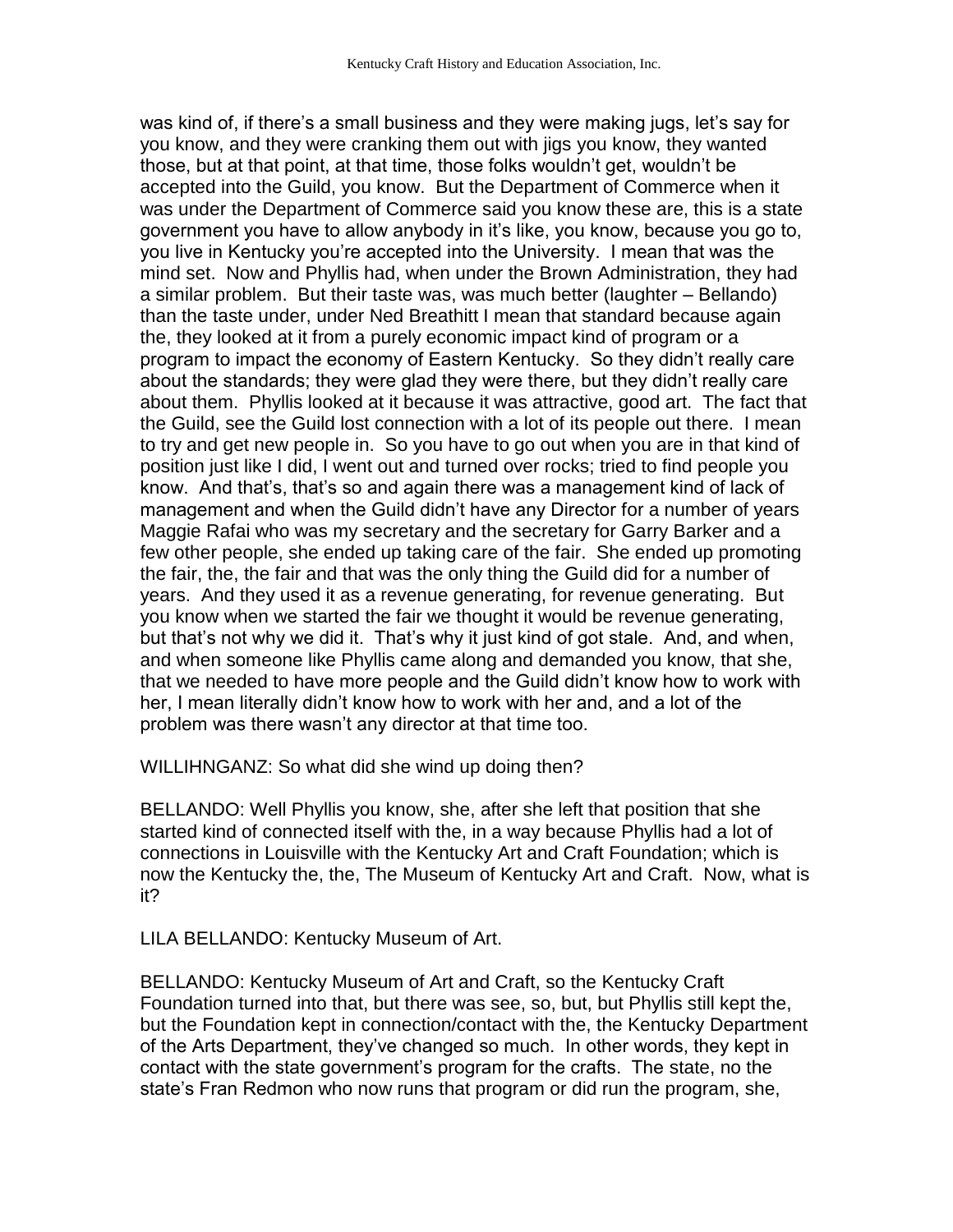they, she was smart enough to go to the Guild and to other craft organizations to find out how they can, how they were able to control their membership through standards. So this Kentucky Art, the Kentucky Government's Art program or Craft program now has standards and they use those as standards from the Kentucky Guild and other craft organizations. So if you want to go to, to, to their show, the art and craft foun-, I mean the show in Louisville the retail show or the wholesale show, you have to you know, you have to pass certain standards. But see the Guild; the Guild could have done that. The Guild could have done exactly the same thing that state government did. They could have had a retail show in Louisville or Lexington. They could have had a wholesale show. VERSA has a wholesale show for their members, but there wasn't the leadership there to do that and I don't know you know, I mean it's, they, they made the decision, the board of directors made the decision on what to do. And at one time I think, and I just found this out recently that the Guild was so lackadaisical about it's, it's existence that it lost it's, it's articles of the corporation with the state. And its non-profit status and you know.

WILLIHNGANZ: It still has non-profit status doesn't it?

BELLANDO: Well now it's been reinstated.

WILLIHNGANZ: But they just lost the paperwork?

BELLANDO: No they didn't, they didn't.

WILLIHNGANZ: They didn't renew it or whatever?

BELLANDO: They didn't renew it on a yearly basis. So, so there's been, there's really a lack of there's this period of years where there's really a lack of leadership or the leadership is really scattered or not focused. And one thing you'll find about crafts people (laughter – Bellando) is that they're, because they're so independent that it's very difficult that they all, that that's why there's so much turmoil a lot of times in craft organizations. What was it Lila we just talked about how what is it they, they, they've kind of they; they live on for controversy (laughter – Bellando).

LILA BELLANDO: They do. It's, it's kind of like fire going through the forest it's sometimes good for it, you know (laughter – Willihnganz). It, it's because everybody has such an independent nature and, and sometimes they can't be really good team players because of that. I know that I'm not supposed to be in here talking.

WILLIHNGANZ: No you're fine. So essentially you had this period, fairly extended period it sounds like of years of confusion and lack of leadership and at some point somebody or Susan Goldstein comes in and things start to pull together again; was there strong leadership before Susan?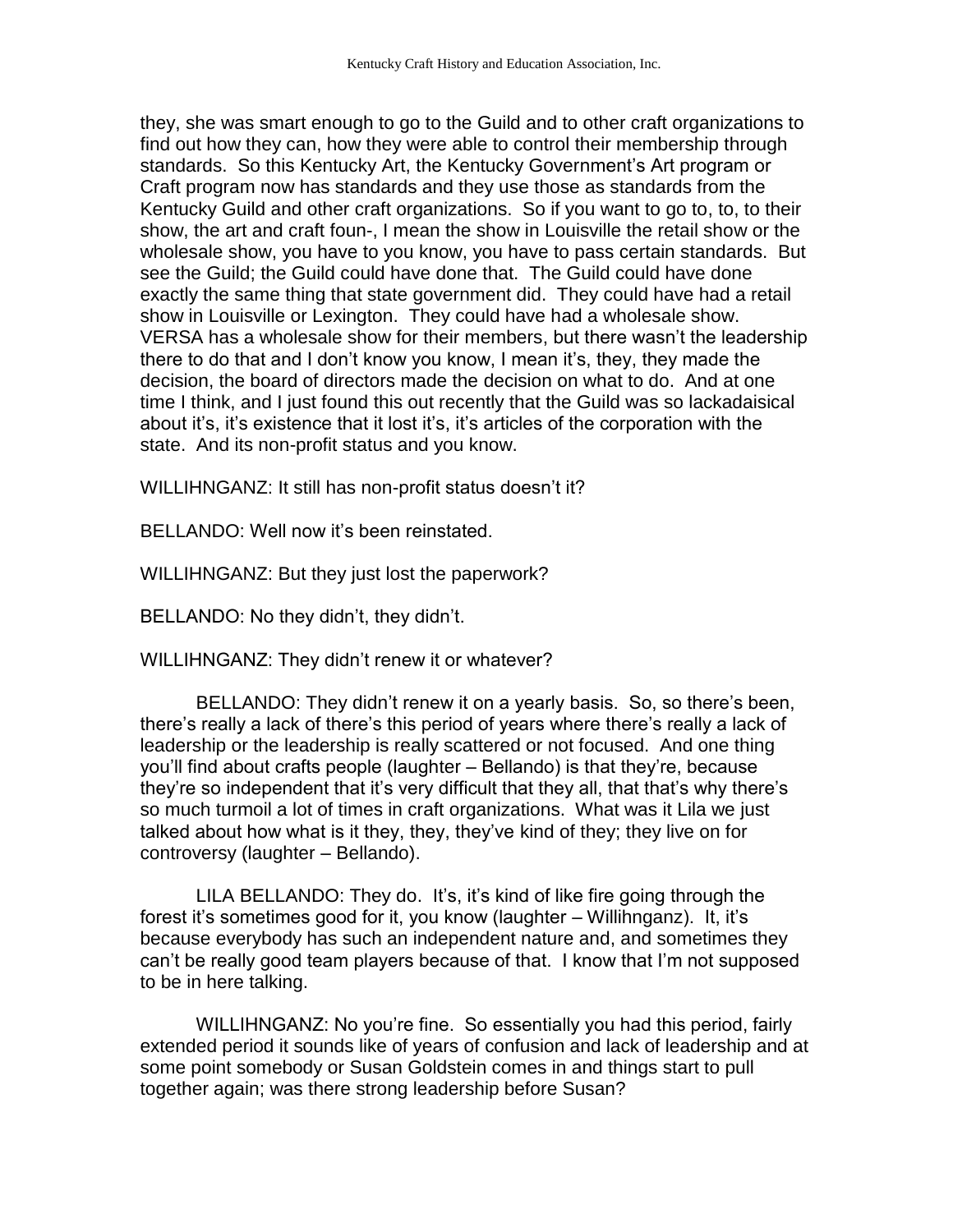BELLANDO: You know I don't know that. I know that Susan was able to pull things together. She was one of the people who got it re-incorporated and got this grant from the Steele-Reese Foundation to put you know, to kind of infuse some money into the organization and, and do some other stuff, but they wriggled it away. I mean after, you know, I don't know what they did with it, but the revenues, you know, the revenues of that they generated just they're, they're not there. That's why almost, they're broke again.

WILLIHNGANZ: Uh huh.

BELLANDO: And it's all and, and I think that, I don't know how you get I think you have to find a person who has somewhat of a vision and, and as the Director so that they can, they can get people to work with them instead of you know, against them and against each other. And I you know if the, if the Guild hadn't been in such a bad situation and you know, the reason they supported me is that they didn't have anything else (laughter – Bellando) they didn't have anyone else, you know. They, they were going to lose this money and they said probably well let's, you know, he's an English major what can he bring (laughter – Bellando) he doesn't know a damn thing about crafts, but let's bring him on and maybe he can make it happen. But so you know, it was a throw of the dice. But, but the Guild has not had a, and maybe it's because they don't have the money to hire a, a Director. I mean there have been good people on the board and there's been bad people on the board too. I mean there had to be in order for it to get in the situation that it's in now.

LILA BELLANDO: Not bad people.

BELLANDO: Well I mean not bad people, but.

LILA BELLANDO: You need to be careful Rich you're being recorded.

BELLANDO: Edit all that stuff.

LILA BELLANDO: Some leadership has been less illustrious (laughter – Bellando).

WILLIHNGANZ: You are careful.

LILA BELLANDO: The thing that the Guild really needs now in my opinion is a very, very strong educational component. They lost that.

WILLIHNGANZ: Yeah.

BELLANDO: Well they also need somebody to, to if that's important, to get it started.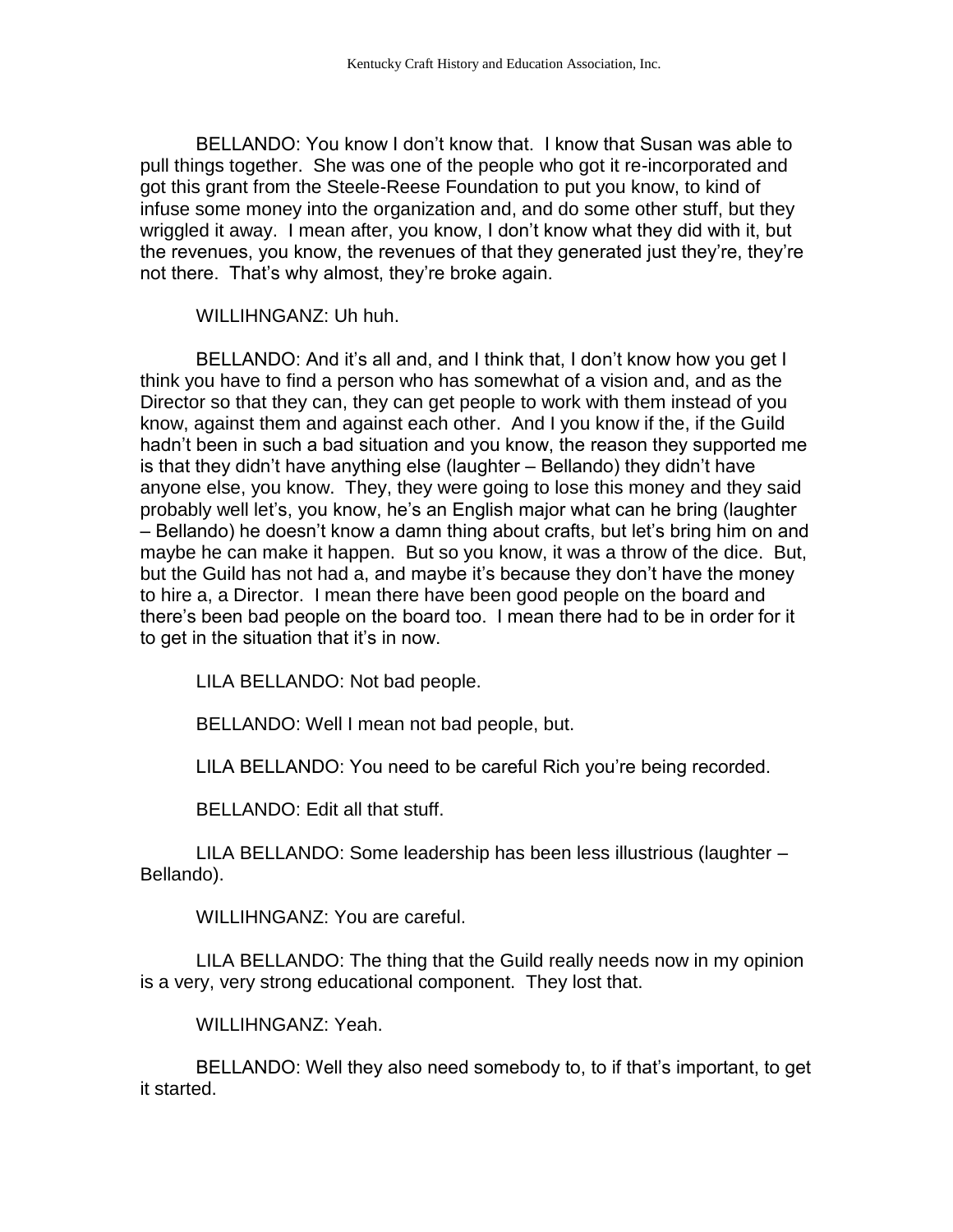LILA BELLANDO: You have to have a strong leader, somebody with patience.

BELLANDO: You know, but, but you know I was saying is, you know the Kentucky Guild could have done the same thing that Fran Redmon did you know, with what is that program Kentucky?

LILA BELLANDO: Kentucky Craft Marketing.

BELLANDO: It's the Kentucky Craft Marketing Program which is part of the state; they could have done that. Their vision is different, is skewed somehow, I don't know.

WILLIHNGANZ: I interviewed Fran for this.

BELLANDO: Did you?

WILLIHNGANZ: Yeah and she's got a lot to say I mean there's a lot to say (laughter – Willihnganz) there's so much, there's such a period of time we're talking about. We're talking about fifty years here really and it's a huge period to cover and there's been a lot of ups and downs and turns.

BELLANDO: See Karen Horseman was Phyllis's person out there getting stuff together. And after Karen left, Fran took over because Fran worked under Karen. But Karen Horseman was Phyllis's right hand person on you know, getting this you know.

WILLIHNGANZ: Uh huh.

BELLANDO: For instance let me give you another good example of what I'm talking about. I think when they did a Derby, a Derby Breakfast after Derby at Horse Cave, not Horse Cave, but Cave Hill Phyllis wanted a lot of crafts people around that morning to show all of her friends what you know, Kentucky crafts people. And the first time she did it I think she asked the Guild, no she wanted these people and I think she asked the Guild to help her with them or something and they couldn't get it together; Karen got it together. It wasn't necessarily all Kentucky Guild people. It was just it was people that she wanted to set the table the way that she wanted to set it. She wanted to have the people out there that fit in her mind of what, you know what she liked. And, and, and, and Karen you know, Karen we were invited and there was a few other people and some good, very good people were invited, but there were some people who weren't even members of the Guild who were invited, you know. And, and I mean you know, Walter Cronkite was there; God all kind of people you know. Henry Kissinger, you know, it was a great, great venue for, to show Kentucky craft and you know, a lot of people sold a lot of stuff. But that's the kind of thing that hampered the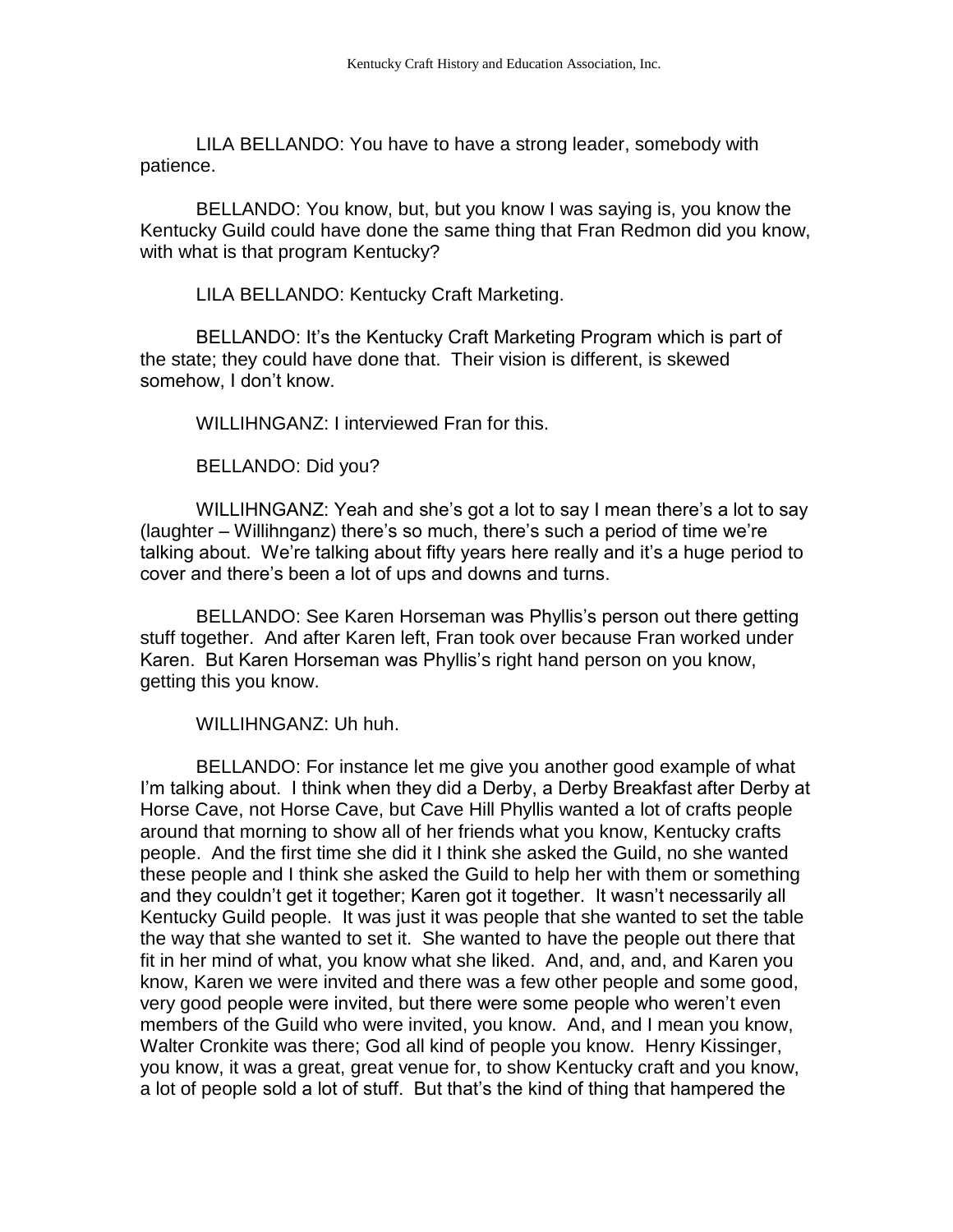Guild and kind of made it, so Phyllis tried to work with them for a while, but then you know, start my own University, you know. You've heard that story haven't you?

WILLIHNGANZ: No (laughter – Bellando).

BELLANDO: True story this man and woman went to, went to it was Yale or Harvard and they wanted to, to have, their son had died and they wanted to have a, a scholarship in his name and they went into the office, the President's office and the President was really, he was, it was, it bothered him that you know, this was something that you always give people who are interested in making scholarships in their son's name; the son had passed away as I had said. And he said, "Well you know if we had everybody here who wanted to put a, to make a scholarship, we just couldn't have that many people. It's just, it's not you know, you know how much it, it costs to do something like that?" And she said, the woman said, "Well you know, how much does it cost to you know, to maybe to build a building?" And he says, "Well this is what it costs to run the University." And she looked at her husband and said, "Well dear maybe we just aught to start our own (laughter - Willihnganz);" Stanford University (laughter – Bellando). It's like, it's a true story Mr. and Mrs. Stanford (laughter – Bellando) (laughter – Willihnganz).

WILLIHNGANZ: How funny.

BELLANDO: So I don't know if I've confused you or not.

WILLIHNGANZ: No, it's, it's helping me clarify. I'm trying to get a handle on.

BELLANDO: Why things are.

WILLIHNGANZ: Yeah, what the history of this organization's really been and where it's going. That's another question. One we haven't talked about is, what's the potential for this organization in the future; does it have a potential?

BELLANDO: That's a good question. It's going to be tough.

WILLIHNGANZ: Well, it, it is and.

BELLANDO: For, for it to have a future because it's, you know, it's maybe its like the American automobile industry, you know you wait so long and you can't, can't play catch up.

WILLIHNGANZ: Yeah.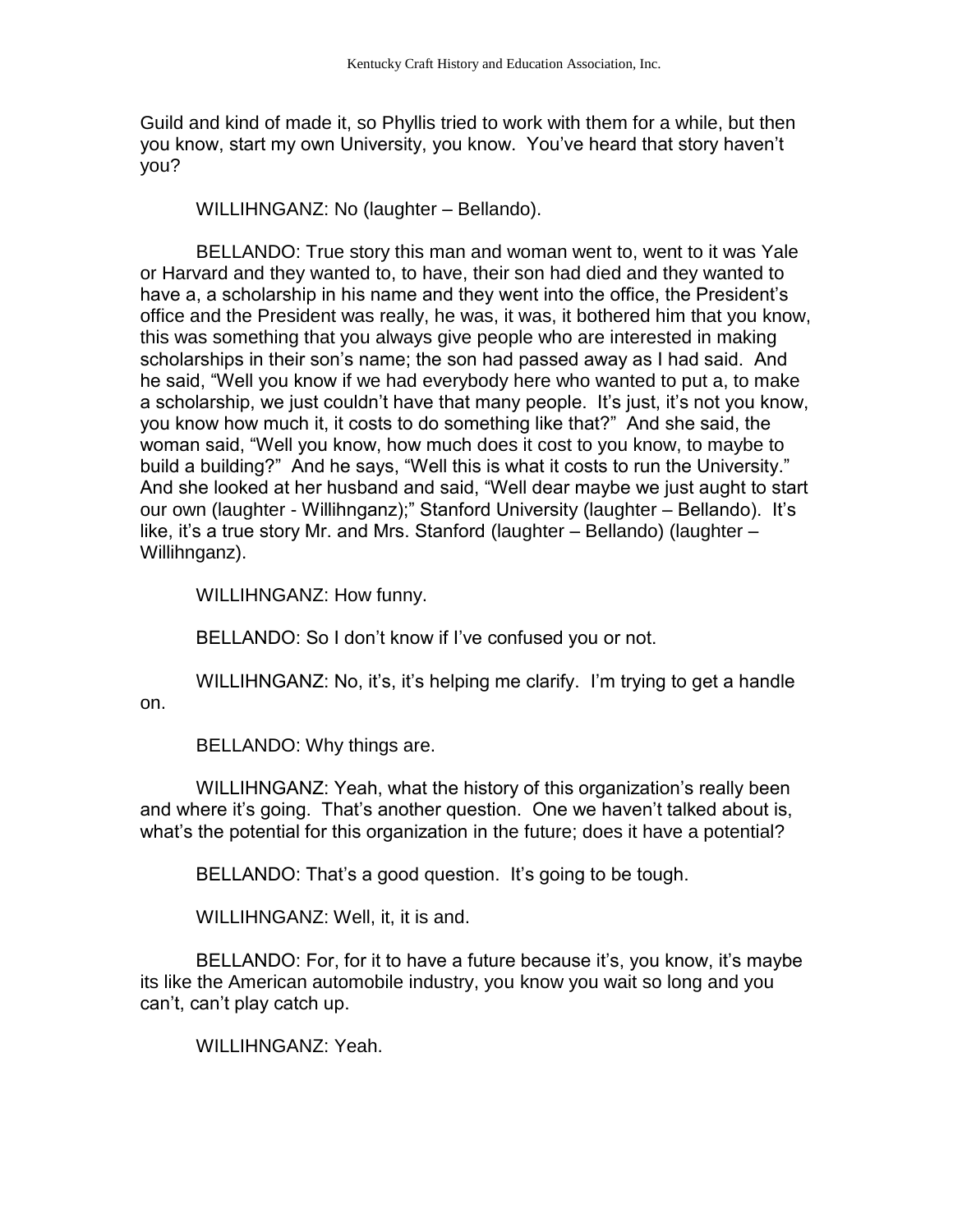BELLANDO: I mean where, what could the Guild do unless what Lila was saying had, will be have an important educational component and, but then it's going to have to be funded you know. Other people are doing craft fairs out the ying-yang, now there's a lot of wonderful craft galleries around. The Guild couldn't, couldn't match any of that where they could have built on what they had and had a really good Gallery. So the future may be in education for the Guild. And it's surely, surely not in craft fairs. And it's surely not in developing retail shops because God knows we've got enough, enough of those and, and some of those are suffering or you know struggling. Even you know, even, even the Artisan Center in Berea is struggling for, for dollars. A good example, the Tamarack which is in West Virginia which is a, which had a huge, huge facility that has West Virginia Crafts all over it that they, they West Virginia Legislature was talking about closing it because it's too expensive and they're not making any money and they're not selling the kind of volume in crafts. So that's, it's the, the Guild needs, needs to take a different look, it needs to take a different tact and, and just like you know, everything changes, you know, the Guild has to change. And if, it, it had an opportunity to change with, with Phyllis, when Phyllis was there and it didn't, it didn't pick up on you know, it's how it's role could be different, how you could utilize it could, it could be of service to the state. So all those organizations, all the organizations that are that even the Southern Highland Guild it started to redefine itself. Its shops are, are successful, but there's not the growth it used to have. And their craft fairs are successful, but the numbers are way down as far as attendance is concerned. Not, not way down, but down from what they were years ago.

WILLIHNGANZ: Now you and Lila are both on Susan's committee as I understand.

BELLANDO: Yeah, uh huh.'

WILLIHNGANZ: And you probably are aware of the whole thing that Judy Sizemore is putting together and this whole new proposal to go to the foundation and what not. You know, as much as Susan started this with me and what not, as supportive of the Guild and trying to get the Guild back into gear in something, you know, she really is building rival structure at this point.

BELLANDO: The Rival structure.

WILLIHNGANZ: I mean, yeah.

BELLANDO: Yeah, yeah.

WILLIHNGANZ: Yeah I mean that's just what's happening.

BELLANDO: You know and again there is a good example how the Guild has not, has, has rejected her and her ideas because they can't see, they don't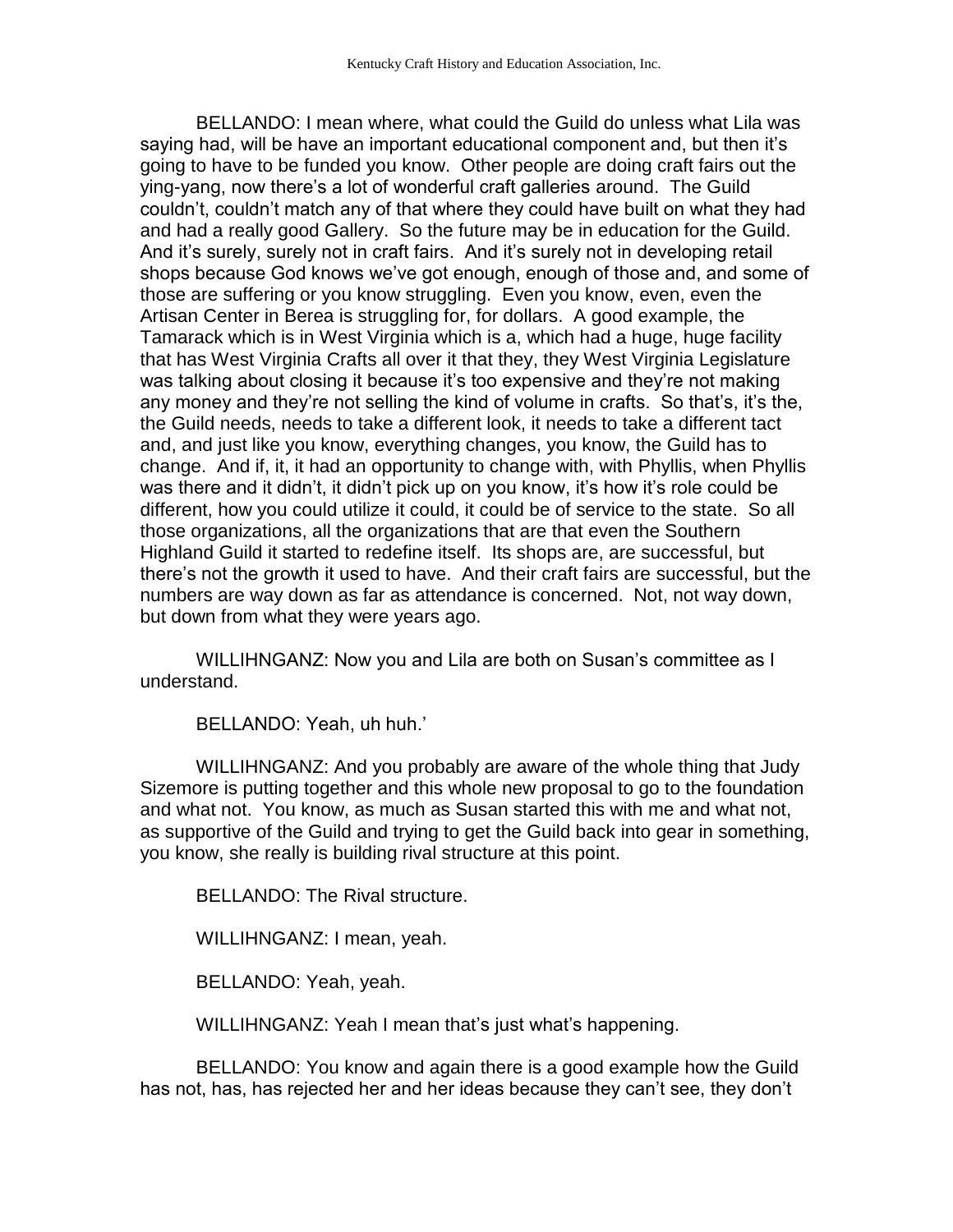have the vision to see what she is seeing. Course she had the vision, her vision was just to identify into the history and identify certain people within the, the length of the history, but this when we, we all got together we started seeing how important you know, this you know, identifying not just Kentucky Guild Crafts people But all crafts people in the state regardless. You know, all, all hand work has dignity and maybe it ain't the, of the greatest quality, but there is such a thing as the creative process. And you know, little children might not get on to sell at the Kentucky Guild Fair, but there's a creative process going on there and there's an energy that's really important to the culture of, of the state and you know, to the nation for, for crafts and for artistic expression for the nation. It's, it's, it, it's important from that point and it's becoming, it will become more important as we get and probably other people have said this before, high tech you know high touch, you know low touch. The more technical we get the more electronic we get, the more that we have to have those things that are made by human beings around us to maintain our humanity. We don't, you know, it's like people don't, people will stay home and they won't go out and shop anymore because they will shop the internet. You know, and so we've always felt that. There's something special about having, having your coffee out of a mug that's made by another person than it is punched out by some machine. It's like.

## WILLIHNGANZ: In China.

BELLANDO: Yeah in China. It's like one time I was at a, during a workshop on Churchill Weavers a training program in, in Miami and I'd read this letter to these people who were you know, sales people on the floor about how this lady wrote us a letter and said, "You know my baby had colic and she was crying and crying," and she says, "I, I was seemed to be constant; seemed to be constant." And she said, "I couldn't quiet her down and I took her to the doctor's he said, she said, then one day just by accident I took a, a one of your blankets out that somebody had given me as a gift, it was still wrapped up and put it in her hand and she grabbed it and stopped crying." And I said to these people, "Is it Churchill Weavers blanket magic? No." But I said, "But it's made, it's worked by mothers, it's made by mothers, it's inspected and folded by mothers who care about children." And I said, "So it's, it's important that we, I that we have those things around us that people make, that people touch; create with their hands. Because I think it reminds us of our humanity. And it reminds us that there's something better than a machine made object." Now you know automobiles, course we've got to have automobiles that are made by machines, but those things that we, that we can have around us, that we can wrap ourselves in, that we can use, that we can adorn our bodies with, those things that are made by hand are and by other people I, I do think in, important spiritually to, to a healthy society or culture.

WILLIHNGANZ: Well I sure agree with you on that. Are you aware of the Dinner Works program?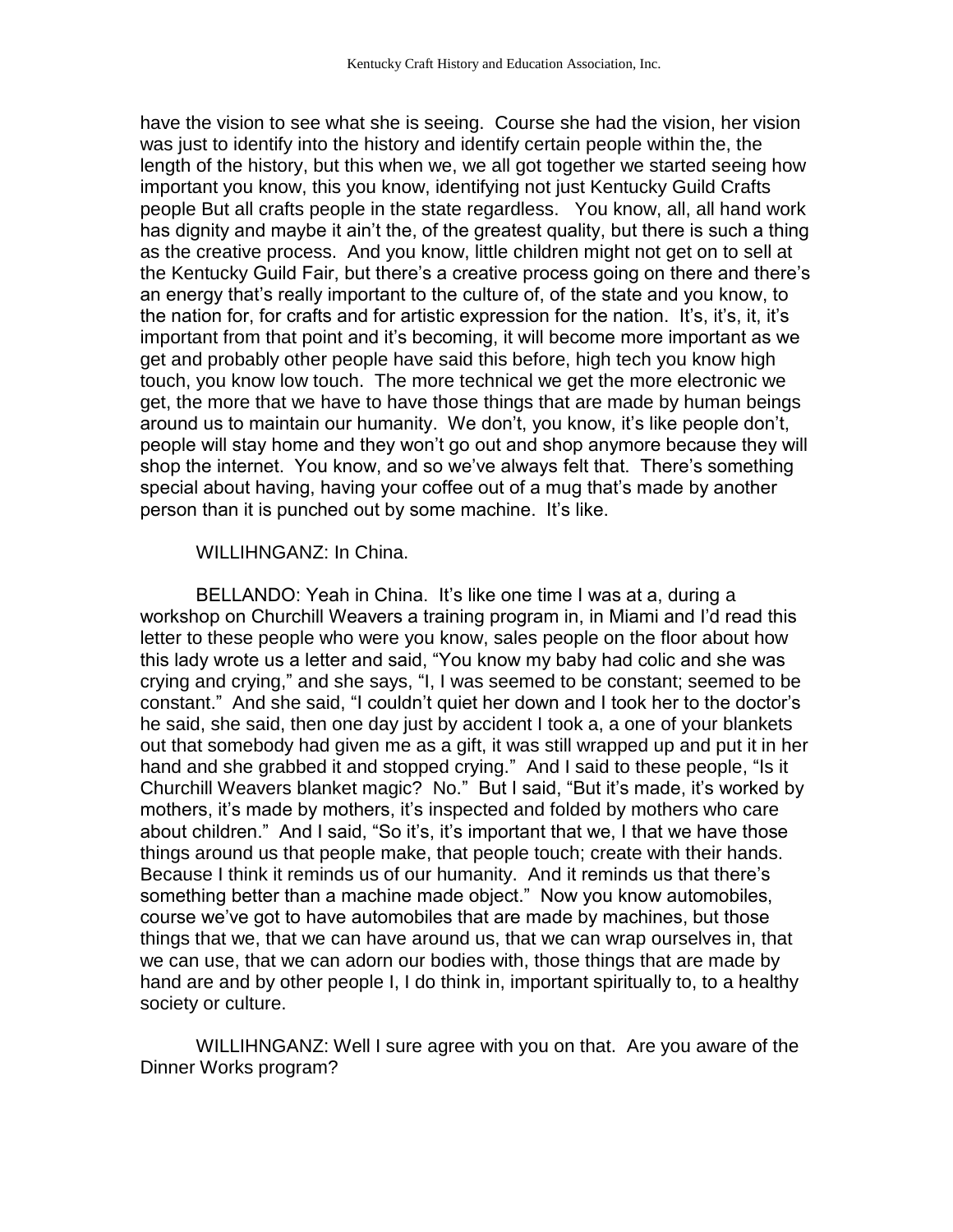BELLANDO: No.

WILLIHNGANZ: LVAA does.

BELLANDO: No.

WILLIHNGANZ: Boy you'd love it. It's right up your alley (laughter – Willihnganz). I, I did two television ads for the Louisville Visual Art Association and they'd been doing a program; they'd been doing it for twenty-one years. They do a program called Dinner Works. Kay Grubola was behind us and Kay is a wonderful lady. She's married to Jim Grubola who is head of the Art Department at U of L and Kay is the curator at LVAA and she started this program twenty-one years ago. They get fifteen local artists who design flatware, who design plates and bowls and cups and see. And they each get a design for their table. Then they have fifteen table design teams who come out and design the table and various decorative touches to make, to compliment the dishware. They have fifteen different set ups tables of eight in their galleries, two galleries; they fill them up with these. And they, they're on display for about, about six weeks or so. They have, last year they had almost five thousand people come through.

## BELLANDO: Whoa!

WILLIHNGANZ: Because they have the, there's a ceramic convention in town which was perfect timing. So they're trying to get back to that, that attendance by having me do some TV ads for them. So I did some ads for them and then we went to their Gala. They serve a dinner and you can buy a table and my wife was in a position to buy a table, she can afford to for U of L and then we bring in various supporters for U of L and then we all sit down and eat a fabulous meal there. And it's just wonderful to see that the whole "tablescapes" they call them, that these people create because they're so unique. I mean they have some very modern designs and some very traditional designs and some very odd artistic not even functional, but they're beautiful to look at (laughter – Bellando). And then these tables and chairs and they're so different. Everyone, the had one last year that was modeled on an outdoor Italian Café and they had a little vessel parked in the middle just to liven it up (laughter – Willihnganz). And they've got an awning coming down and fence railing and stuff and you know, they just set up a little area bout the size of this rug with a table for eight.

BELLANDO: Now is that, and that's done through the University of Louisville?

WILLIHNGANZ: No, this is, this is an independent agency The Louisville Visual Art Association right there at the water tower on the river.

BELLANDO: Oh yeah, okay sure.